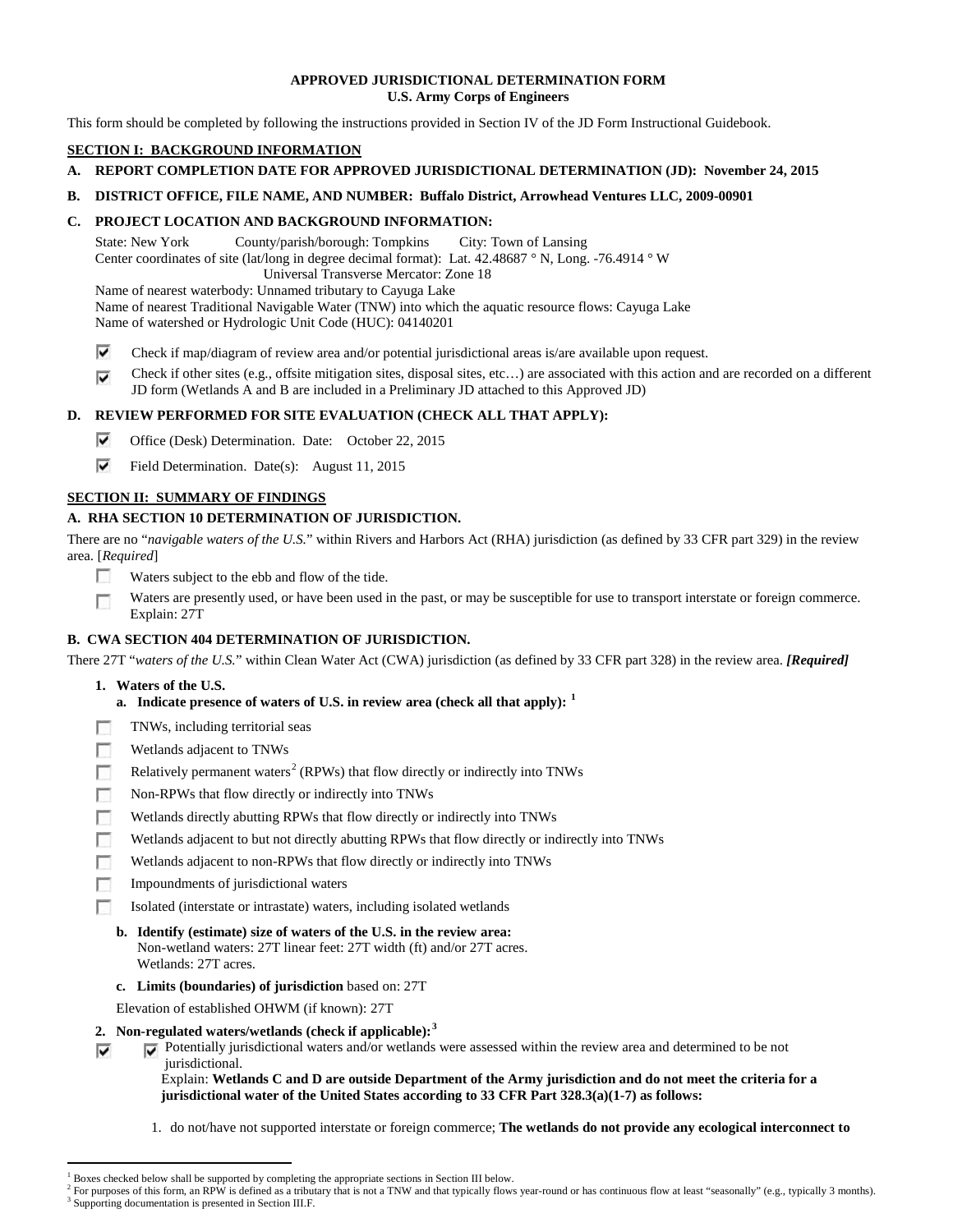## **downstream waters and is not confined by a berm, dam, or obstruction other than topography.**

- 2. are not an interstate water/wetland; **the wetlands do not cross state boundaries**
- 3. the degradation or destruction of which would not affect interstate or foreign commerce and do not include such waters:
	- (i) which are or could be used by interstate or foreign travelers for recreational or other purposes; or
	- (ii) from which fish or shellfish are or could be taken and sold in interstate or foreign commerce; or
	- (iii) which are used or could be used for industrial purpose by industries in interstate commerce

### **Wetlands C and D cannot be used by interstate or foreign travelers for recreational or other purposes, fish or shellfish cannot be taken and sold in interstate or foreign commerce, and the wetlands could not be used for industrial purposes by industries in interstate commerce.**

- 4. are not impoundments of water otherwise defined as WOUS under the definition;
- 5. are not tributaries of waters identified in paragraphs (a)(1)-(4) of this section;
- 6. are not a territorial sea;

### **7. are not adjacent to waters (other than waters that are themselves wetlands) identified in paragraphs (a)(1)-(6) of this section;**

Wetland C, measuring 0.07 acres and Wetland D, measuring 0.04 acres are small isolated depressions that have no surface hydrological connection to downstream waters. Wetland C is a scrub/shrub wetland located next to Oak Crest Road. There was no swale or drainage feature (hydrological connection) found coming out of Wetland C. Wetland B is evaluated in the Preliminary JD, as the wetland continued downstream in a roadside drainage feature, proceeding to the west. There was no similar feature found between Wetlands C and B. There is an unnamed tributary to Cayuga Lake located directly across Oak Crest Road, only approximately 50 feet from Wetland C. However, there are no culverts or connections from Wetland C to the unnamed tributary. If there were any drainage, it would run west along the south side of Oak Crest Road. Wetland C was found to be an isolated depression, with no hydrologic connection with another water. Wetland D, an emergent wetland dominated by reed canary grass, is located approximately 200 feet from the nearest portion of the unnamed tributary. However, this is located uphill of the wetland. It is located approximately 350 feet from the nearest downstream section of the tributary.

Limited functional attributes for Wetlands C and D include: 1) collection of surface water runoff; 2) storm water retention; and 3) wildlife habitat for mammals, amphibians and migratory birds. The source of hydrology is anticipated to be precipitation and surface water run-off and the potential for groundwater influence is not apparent. Collected water infiltrates or evaporates and does not enter a WOUS. It is highly unlikely that there are any shallow subsurface connections between any of the above waters and a surface water tributary to a navigable WOUS. Given the lack of hydrologic connection, the above-described wetlands do not comprise a component of an ecological continuum and do not contribute to characteristics that would influence the physical, chemical, and biological integrity of downstream waters.

### **SECTION III: CWA ANALYSIS**

### **A. TNWs AND WETLANDS ADJACENT TO TNWs**

**The agencies will assert jurisdiction over TNWs and wetlands adjacent to TNWs. If the aquatic resource is a TNW, complete Section III.A.1 and Section III.D.1. only; if the aquatic resource is a wetland adjacent to a TNW, complete Sections III.A.1 and 2 and Section III.D.1.; otherwise, see Section III.B below**.

**1. TNW** 

Identify TNW: 27T Summarize rationale supporting determination: 27T

**2. Wetland adjacent to TNW**

Summarize rationale supporting conclusion that wetland is "adjacent": 27T

#### **B. CHARACTERISTICS OF TRIBUTARY (THAT IS NOT A TNW) AND ITS ADJACENT WETLANDS (IF ANY):**

**This section summarizes information regarding characteristics of the tributary and its adjacent wetlands, if any, and it helps determine whether or not the standards for jurisdiction established under Rapanos have been met.** 

**The agencies will assert jurisdiction over non-navigable tributaries of TNWs where the tributaries are "relatively permanent waters" (RPWs), i.e. tributaries that typically flow year-round or have continuous flow at least seasonally (e.g., typically 3 months). A wetland that directly abuts an RPW is also jurisdictional. If the aquatic resource is not a TNW, but has year-round (perennial) flow, skip to Section III.D.2. If the aquatic resource is a wetland directly abutting a tributary with perennial flow, skip to Section III.D.4.**

**A wetland that is adjacent to but that does not directly abut an RPW requires a significant nexus evaluation. Corps districts and EPA regions will include in the record any available information that documents the existence of a significant nexus between a relatively permanent tributary that is not perennial (and its adjacent wetlands if any) and a traditional navigable water, even though a significant nexus finding is not required as a matter of law.**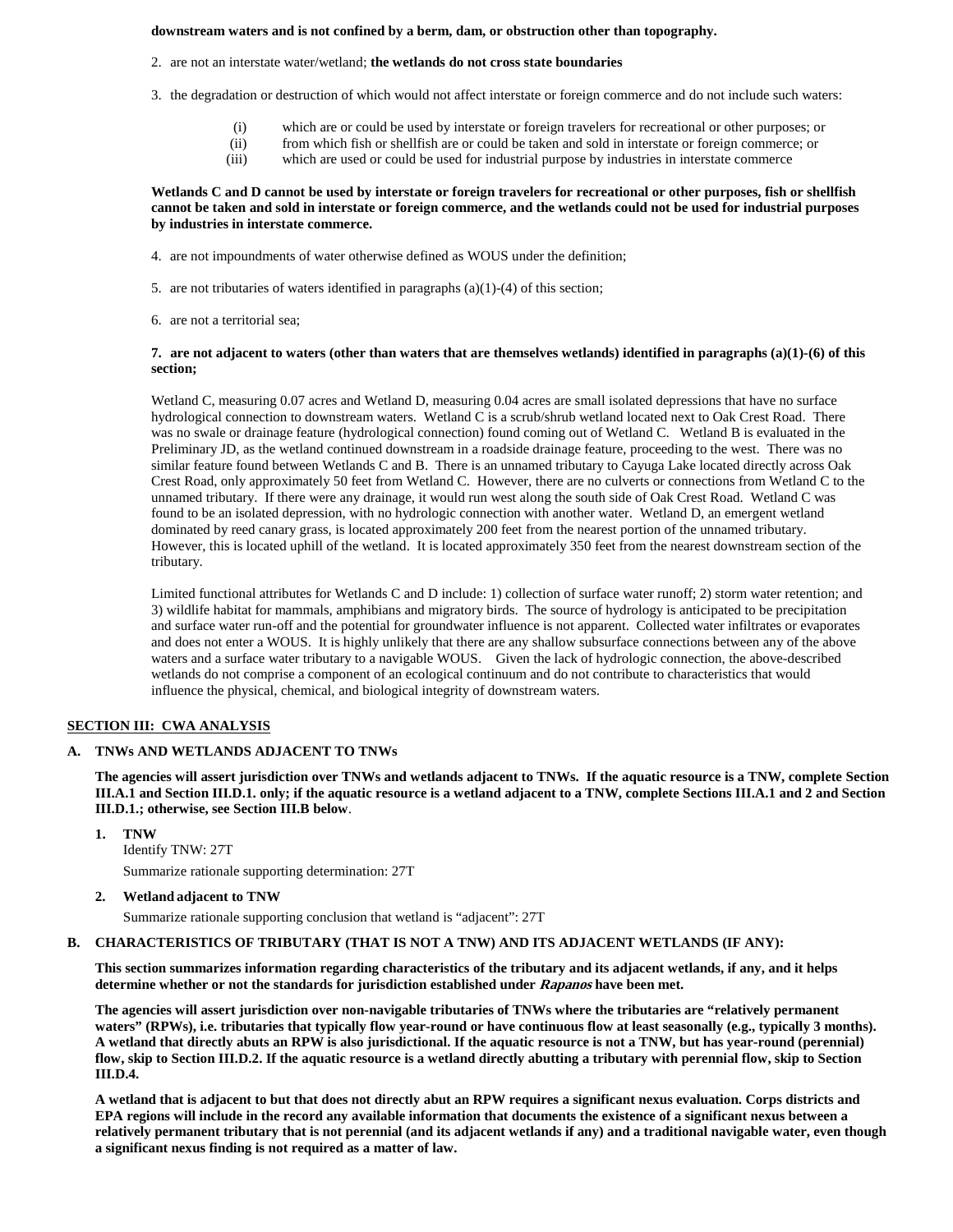**If the waterbody[4](#page-2-0) is not an RPW, or a wetland directly abutting an RPW, a JD will require additional data to determine if the waterbody has a significant nexus with a TNW. If the tributary has adjacent wetlands, the significant nexus evaluation must consider the tributary in combination with all of its adjacent wetlands. This significant nexus evaluation that combines, for analytical purposes, the tributary and all of its adjacent wetlands is used whether the review area identified in the JD request is the tributary, or its adjacent wetlands, or both. If the JD covers a tributary with adjacent wetlands, complete Section III.B.1 for the tributary, Section III.B.2 for any onsite wetlands, and Section III.B.3 for all wetlands adjacent to that tributary, both onsite and offsite. The determination whether a significant nexus exists is determined in Section III.C below.**

- **1. Characteristics of non-TNWs that flow directly or indirectly into TNW**
	- **(i) General Area Conditions:** Watershed size: 27T 27T Drainage area: 27T 27T

Average annual rainfall: 27T inches Average annual snowfall: 27T inches

#### **(ii) Physical Characteristics:**

- (a) Relationship with TNW:
	- Tributary flows directly into TNW.
	- n Tributary flows through 27T tributaries before entering TNW.

Project waters are 27T river miles from TNW. Project waters are 27T river miles from RPW. Project waters are 27T aerial (straight) miles from TNW. Project waters are 27T aerial (straight) miles from RPW. Project waters cross or serve as state boundaries. Explain: 27T

Identify flow route to TNW<sup>[5](#page-2-1)</sup>: 27T Tributary stream order, if known: 27T

(b) General Tributary Characteristics (check all that apply):

**Tributary** is: Natural

- Artificial (man-made). Explain: 27T
- Manipulated (man-altered). Explain: 27T

**Tributary** properties with respect to top of bank (estimate):

Average width: 27T feet Average depth: 27T feet

Average side slopes: 27T

Primary tributary substrate composition (check all that apply):

|  | <b>Silts</b>        |  | Sands                                 | Concrete |
|--|---------------------|--|---------------------------------------|----------|
|  | Cobbles             |  | Gravel                                | Muck     |
|  |                     |  | Bedrock Vegetation. Type/% cover: 27T |          |
|  | Other. Explain: 27T |  |                                       |          |

Tributary condition/stability [e.g., highly eroding, sloughing banks]. Explain: 27T Presence of run/riffle/pool complexes. Explain: 27T Tributary geometry: 27T Tributary gradient (approximate average slope): 27T%

(c) Flow:

Tributary provides for: 27T Estimate average number of flow events in review area/year: 27T Describe flow regime: 27T Other information on duration and volume: 27T

Surface flow is: 27T Characteristics: 27T

Subsurface flow: 27T Explain findings: 27T

Dye (or other) test performed: 27T

Tributary has (check all that apply):

- Bed and banks
- $\Box$  OHWM<sup>[6](#page-2-2)</sup> (check all indicators that apply):
	- $\Box$  clear, natural line impressed on the bank  $\Box$  the presence of litter and debris

<span id="page-2-0"></span><sup>&</sup>lt;sup>4</sup> Note that the Instructional Guidebook contains additional information regarding swales, ditches, washes, and erosional features generally and in the arid West.<sup>5</sup> Flow route can be described by identifying, e.g., trib

<span id="page-2-2"></span><span id="page-2-1"></span><sup>&</sup>lt;sup>6</sup>A natural or man-made discontinuity in the OHWM does not necessarily sever jurisdiction (e.g., where the stream temporarily flows underground, or where the OHWM has been removed by development or agricultural practices). Where there is a break in the OHWM that is unrelated to the waterbody's flow regime (e.g., flow over a rock outcrop or through a culvert), the agencies will look for indicators of flow above and below the break.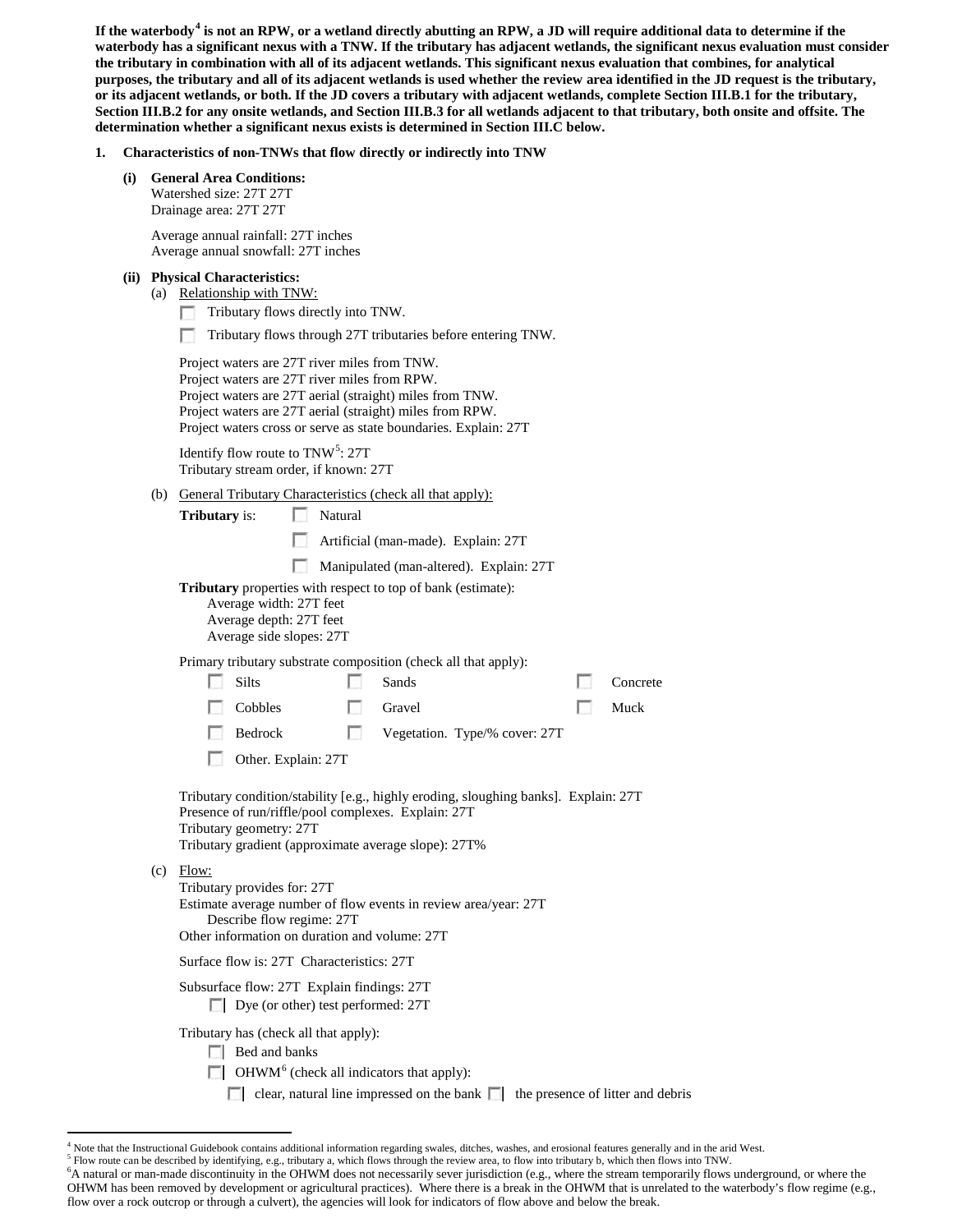<span id="page-3-0"></span>

|    |     |     | destruction of terrestrial vegetation<br>changes in the character of soil<br>the presence of wrack line<br>shelving<br>sediment sorting<br>vegetation matted down, bent, or absent $\Box$<br>leaf litter disturbed or washed away<br>scour<br>sediment deposition<br>multiple observed or predicted flow events<br>water staining<br>abrupt change in plant community 27T<br>other (list): 27T<br>Discontinuous OHWM. <sup>7</sup> Explain: 27T |  |  |  |  |
|----|-----|-----|-------------------------------------------------------------------------------------------------------------------------------------------------------------------------------------------------------------------------------------------------------------------------------------------------------------------------------------------------------------------------------------------------------------------------------------------------|--|--|--|--|
|    |     |     | If factors other than the OHWM were used to determine lateral extent of CWA jurisdiction (check all that apply):<br>High Tide Line indicated by:<br>Mean High Water Mark indicated by:<br>oil or scum line along shore objects<br>survey to available datum;<br>fine shell or debris deposits (foreshore)<br>physical markings;<br>$\sim$<br>physical markings/characteristics<br>vegetation lines/changes in vegetation types.<br>tidal gauges |  |  |  |  |
|    |     |     | other (list): 27T<br>(iii) Chemical Characteristics:<br>Characterize tributary (e.g., water color is clear, discolored, oily film; water quality; general watershed characteristics, etc.).<br>Explain: 27T<br>Identify specific pollutants, if known: 27T<br>(iv) Biological Characteristics. Channel supports (check all that apply):<br>Riparian corridor. Characteristics (type, average width): 27T                                        |  |  |  |  |
|    |     |     | Wetland fringe. Characteristics: 27T<br>Habitat for:<br>Federally Listed species. Explain findings: 27T<br>Fish/spawn areas. Explain findings: 27T<br>Other environmentally-sensitive species. Explain findings: 27T<br>Aquatic/wildlife diversity. Explain findings: 27T                                                                                                                                                                       |  |  |  |  |
| 2. |     |     | Characteristics of wetlands adjacent to non-TNW that flow directly or indirectly into TNW                                                                                                                                                                                                                                                                                                                                                       |  |  |  |  |
|    | (i) | (a) | <b>Physical Characteristics:</b><br><b>General Wetland Characteristics:</b><br>Properties:<br>Wetland size: 27T acres<br>Wetland type. Explain: 27T<br>Wetland quality. Explain: 27T<br>Project wetlands cross or serve as state boundaries. Explain: 27T                                                                                                                                                                                       |  |  |  |  |
|    |     |     | (b) General Flow Relationship with Non-TNW:<br>Flow is: 27T Explain: 27T<br>Surface flow is: 27T<br>Characteristics: 27T                                                                                                                                                                                                                                                                                                                        |  |  |  |  |
|    |     | (c) | Subsurface flow: 27T Explain findings: 27T<br>$\Box$ Dye (or other) test performed: 27T<br>Wetland Adjacency Determination with Non-TNW:                                                                                                                                                                                                                                                                                                        |  |  |  |  |
|    |     |     | Directly abutting<br>$\sim$<br>Not directly abutting<br>п<br>Discrete wetland hydrologic connection. Explain: 27T<br>$\mathbb{R}^n$<br>п<br>Ecological connection. Explain: 27T<br>$\Box$<br>Separated by berm/barrier. Explain: 27T                                                                                                                                                                                                            |  |  |  |  |
|    |     |     | (d) Proximity (Relationship) to TNW<br>Project wetlands are 27T river miles from TNW.<br>Project waters are 27T aerial (straight) miles from TNW.<br>Flow is from: 27T<br>Estimate approximate location of wetland as within the 27T floodplain.                                                                                                                                                                                                |  |  |  |  |
|    |     |     | (ii) Chemical Characteristics:<br>Characterize wetland system (e.g., water color is clear, brown, oil film on surface; water quality; general watershed characteristics;<br>etc.). Explain: 27T                                                                                                                                                                                                                                                 |  |  |  |  |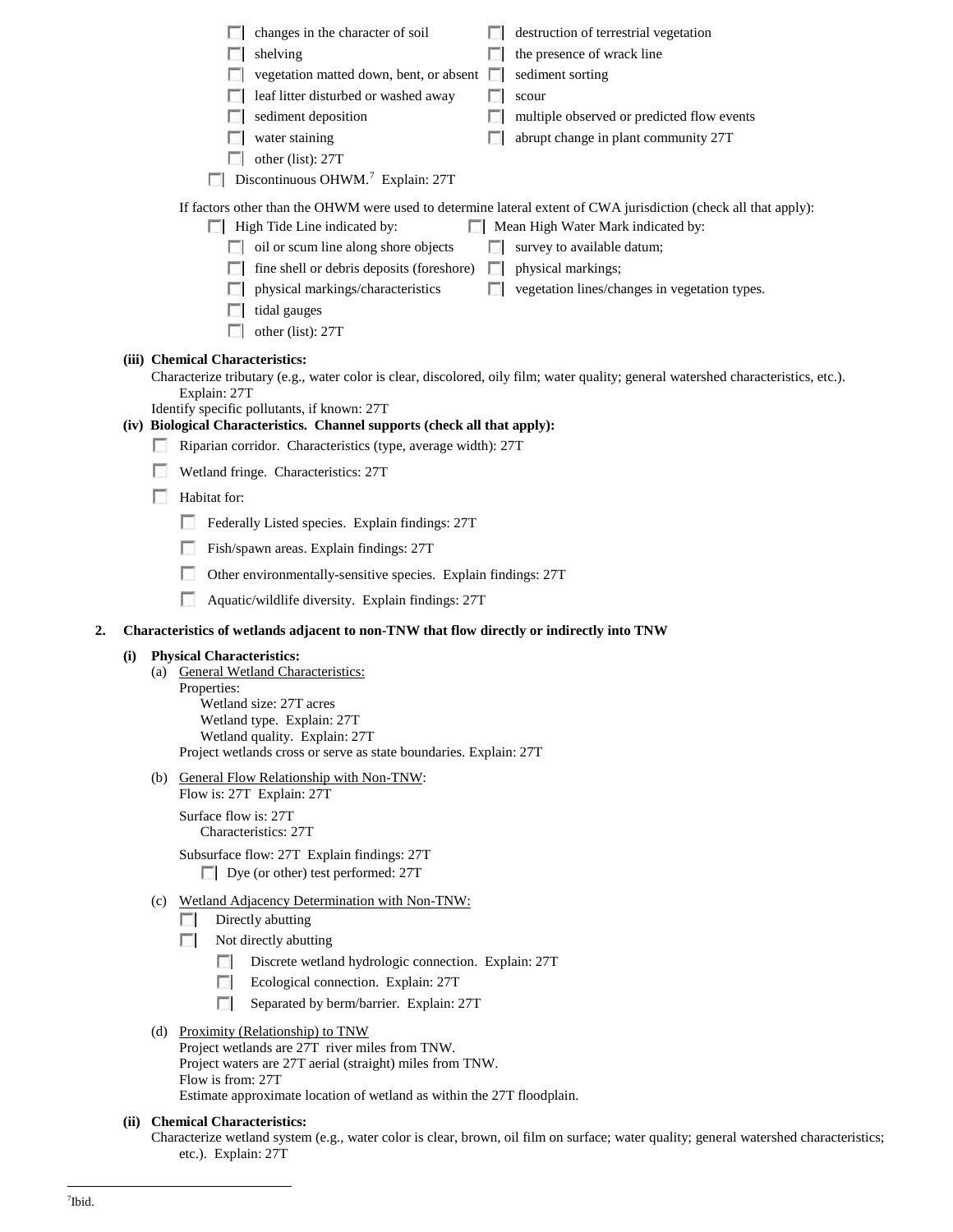Identify specific pollutants, if known: 27T

### **(iii) Biological Characteristics. Wetland supports (check all that apply):**

- Riparian buffer. Characteristics (type, average width): 27T
	- Vegetation type/percent cover. Explain: 27T

**Habitat for:** 

- Federally Listed species. Explain findings: 27T
- Fish/spawn areas. Explain findings: 27T
- Other environmentally-sensitive species. Explain findings: 27T
- $\Box$  Aquatic/wildlife diversity. Explain findings: 27T

## **3. Characteristics of all wetlands adjacent to the tributary (if any)**

All wetland(s) being considered in the cumulative analysis: 27T

Approximately (27T) acres in total are being considered in the cumulative analysis. For each wetland, specify the following:

| Directly abuts? $(Y/N)$ | Size (in acres) | Directly abuts? $(Y/N)$ | Size (in acres) |
|-------------------------|-----------------|-------------------------|-----------------|
| 2.7T                    | 27T             | 27T                     | 27T             |
| 27T                     | 27T             | 27T                     | 27T             |
| 27T                     | 27T             | 27T                     | 27T             |
| 27T                     | フフT             | 27T                     | フフT             |

Summarize overall biological, chemical and physical functions being performed: 27T

## **C. SIGNIFICANT NEXUS DETERMINATION**

**A significant nexus analysis will assess the flow characteristics and functions of the tributary itself and the functions performed by any wetlands adjacent to the tributary to determine if they significantly affect the chemical, physical, and biological integrity of a TNW. For each of the following situations, a significant nexus exists if the tributary, in combination with all of its adjacent wetlands, has more than a speculative or insubstantial effect on the chemical, physical and/or biological integrity of a TNW. Considerations when evaluating significant nexus include, but are not limited to the volume, duration, and frequency of the flow of water in the tributary and its proximity to a TNW, and the functions performed by the tributary and all its adjacent wetlands. It is not appropriate to determine significant nexus based solely on any specific threshold of distance (e.g. between a tributary and its adjacent wetland or between a tributary and the TNW). Similarly, the fact an adjacent wetland lies within or outside of a floodplain is not solely determinative of significant nexus.** 

### **Draw connections between the features documented and the effects on the TNW, as identified in the** *Rapanos* **Guidance and discussed in the Instructional Guidebook. Factors to consider include, for example:**

- Does the tributary, in combination with its adjacent wetlands (if any), have the capacity to carry pollutants or flood waters to TNWs, or to reduce the amount of pollutants or flood waters reaching a TNW?
- Does the tributary, in combination with its adjacent wetlands (if any), provide habitat and lifecycle support functions for fish and other species, such as feeding, nesting, spawning, or rearing young for species that are present in the TNW?
- Does the tributary, in combination with its adjacent wetlands (if any), have the capacity to transfer nutrients and organic carbon that support downstream foodwebs?
- Does the tributary, in combination with its adjacent wetlands (if any), have other relationships to the physical, chemical, or biological integrity of the TNW?

## *Note: the above list of considerations is not inclusive and other functions observed or known to occur should be documented below:*

- **1. Significant nexus findings for non-RPW that has no adjacent wetlands and flows directly or indirectly into TNWs.** Explain findings of presence or absence of significant nexus below, based on the tributary itself, then go to Section III.D: 27T
- **2. Significant nexus findings for non-RPW and its adjacent wetlands, where the non-RPW flows directly or indirectly into TNWs.**  Explain findings of presence or absence of significant nexus below, based on the tributary in combination with all of its adjacent wetlands, then go to Section III.D: 27T
- **3. Significant nexus findings for wetlands adjacent to an RPW but that do not directly abut the RPW.** Explain findings of presence or absence of significant nexus below, based on the tributary in combination with all of its adjacent wetlands, then go to Section III.D: 27T

## **D. DETERMINATIONS OF JURISDICTIONAL FINDINGS. THE SUBJECT WATERS/WETLANDS ARE (CHECK ALL THAT APPLY):**

- **1. TNWs and Adjacent Wetlands.** Check all that apply and provide size estimates in review area:
	- TNWs: 27T linear feet 27T width (ft), Or, 27T acres.
	- Wetlands adjacent to TNWs: 27T acres.

### **2. RPWs that flow directly or indirectly into TNWs.**

- Tributaries of TNWs where tributaries typically flow year-round are jurisdictional. Provide data and rationale indicating that tributary is perennial: 27T.
- Tributaries of TNW where tributaries have continuous flow "seasonally" (e.g., typically three months each year) are jurisdictional.  $\overline{\phantom{a}}$ Data supporting this conclusion is provided at Section III.B. Provide rationale indicating that tributary flows seasonally: 27T.

Provide estimates for jurisdictional waters in the review area (check all that apply):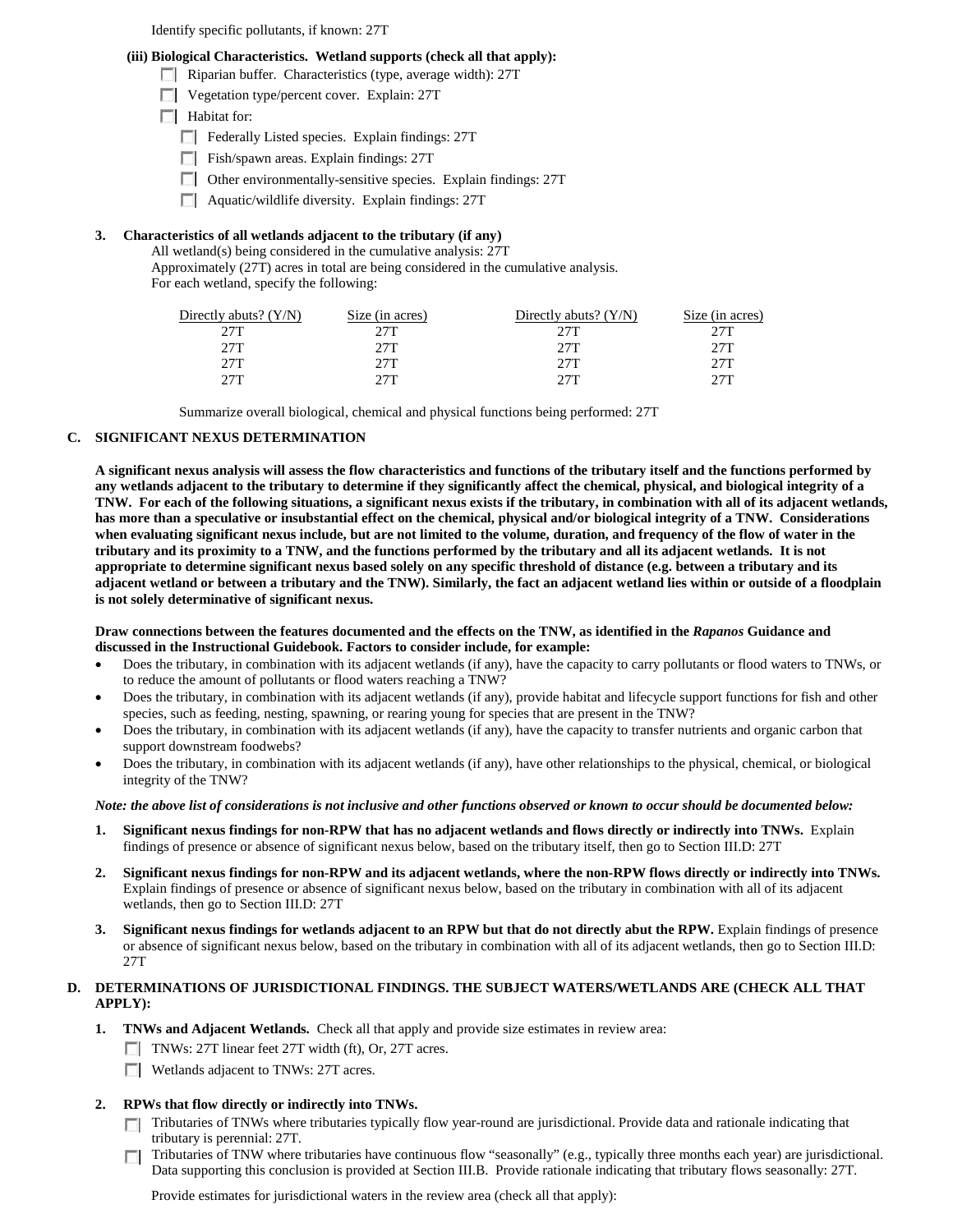- $\Box$  Tributary waters: 27T linear feet 27T width (ft).
- Other non-wetland waters: 27T acres.

Identify type(s) of waters: 27T

## **3. Non-RPWs[8](#page-5-0) that flow directly or indirectly into TNWs.**

Waterbody that is not a TNW or an RPW, but flows directly or indirectly into a TNW, and it has a significant nexus with a  $\Box$ TNW is jurisdictional. Data supporting this conclusion is provided at Section III.C.

Provide estimates for jurisdictional waters within the review area (check all that apply):

- $\Box$  Tributary waters: 27T linear feet 27T width (ft).
- Other non-wetland waters: 27T acres.
	- Identify type(s) of waters: 27T

## **4. Wetlands directly abutting an RPW that flow directly or indirectly into TNWs.**

- **Wetlands directly abut RPW and thus are jurisdictional as adjacent wetlands.** 
	- Wetlands directly abutting an RPW where tributaries typically flow year-round. Provide data and rationale  $\sim$ indicating that tributary is perennial in Section III.D.2, above. Provide rationale indicating that wetland is directly abutting an RPW: 27T
	- Wetlands directly abutting an RPW where tributaries typically flow "seasonally." Provide data indicating that tributary is seasonal in Section III.B and rationale in Section III.D.2, above. Provide rationale indicating that wetland is directly abutting an RPW: **27T**

Provide acreage estimates for jurisdictional wetlands in the review area: 27T acres.

- **5. Wetlands adjacent to but not directly abutting an RPW that flow directly or indirectly into TNWs.**
	- $\Box$  Wetlands that do not directly abut an RPW, but when considered in combination with the tributary to which they are adjacent and with similarly situated adjacent wetlands, have a significant nexus with a TNW are jurisidictional. Data supporting this conclusion is provided at Section III.C.

Provide acreage estimates for jurisdictional wetlands in the review area: 27T acres.

## **6. Wetlands adjacent to non-RPWs that flow directly or indirectly into TNWs.**

Wetlands adjacent to such waters, and have when considered in combination with the tributary to which they are adjacent and with similarly situated adjacent wetlands, have a significant nexus with a TNW are jurisdictional. Data supporting this conclusion is provided at Section III.C.

Provide estimates for jurisdictional wetlands in the review area: 27T acres.

## **7. Impoundments of jurisdictional waters. [9](#page-5-1)**

As a general rule, the impoundment of a jurisdictional tributary remains jurisdictional.

- Demonstrate that impoundment was created from "waters of the U.S.," or  $\mathcal{L}$
- **In** Demonstrate that water meets the criteria for one of the categories presented above (1-6), or
- $\sim$ Demonstrate that water is isolated with a nexus to commerce (see E below).

### **E. ISOLATED [INTERSTATE OR INTRA-STATE] WATERS, INCLUDING ISOLATED WETLANDS, THE USE, DEGRADATION OR DESTRUCTION OF WHICH COULD AFFECT INTERSTATE COMMERCE, INCLUDING ANY SUCH WATERS (CHECK ALL THAT APPLY):[10](#page-5-2)**

- which are or could be used by interstate or foreign travelers for recreational or other purposes.
- $\Box$  from which fish or shellfish are or could be taken and sold in interstate or foreign commerce.
- which are or could be used for industrial purposes by industries in interstate commerce.
- **Interstate isolated waters. Explain: 27T**
- **Other factors. Explain: 27T**

### **Identify water body and summarize rationale supporting determination:** 27T

Provide estimates for jurisdictional waters in the review area (check all that apply):

- Tributary waters: 27T linear feet 27T width (ft).
- Other non-wetland waters: 27T acres.

Identify type(s) of waters: 27T

Wetlands: 27T acres.

## **F. NON-JURISDICTIONAL WATERS, INCLUDING WETLANDS (CHECK ALL THAT APPLY):**

If potential wetlands were assessed within the review area, these areas did not meet the criteria in the 1987 Corps of Engineers Wetland Delineation Manual and/or appropriate Regional Supplements.

 $\frac{1}{8}$ 

<span id="page-5-1"></span><span id="page-5-0"></span><sup>&</sup>lt;sup>8</sup>See Footnote # 3.<br><sup>9</sup> To complete the analysis refer to the key in Section III.D.6 of the Instructional Guidebook.

<span id="page-5-2"></span><sup>&</sup>lt;sup>10</sup> Prior to asserting or declining CWA jurisdiction based solely on this category, Corps Districts will elevate the action to Corps and EPA HQ for review consistent with the process described in the Corps/EPA *Memorandum Regarding CWA Act Jurisdiction Following Rapanos.*